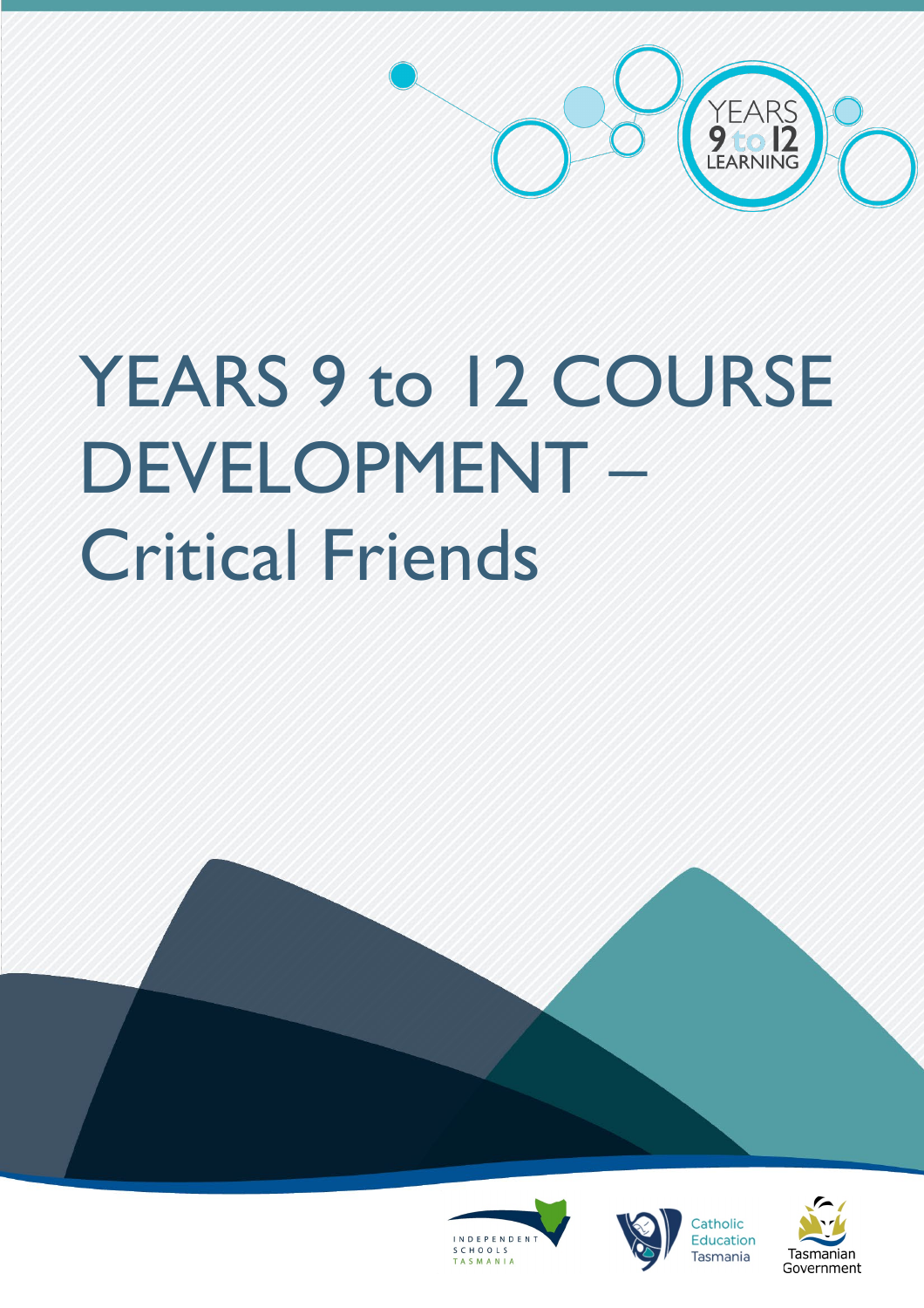# <span id="page-1-0"></span>**TABLE OF CONTENTS**

#### Contents

|  | $\mathbf{L}$   |  |  |  |
|--|----------------|--|--|--|
|  |                |  |  |  |
|  |                |  |  |  |
|  | $\overline{A}$ |  |  |  |
|  | 1.5            |  |  |  |
|  | 1.6            |  |  |  |
|  |                |  |  |  |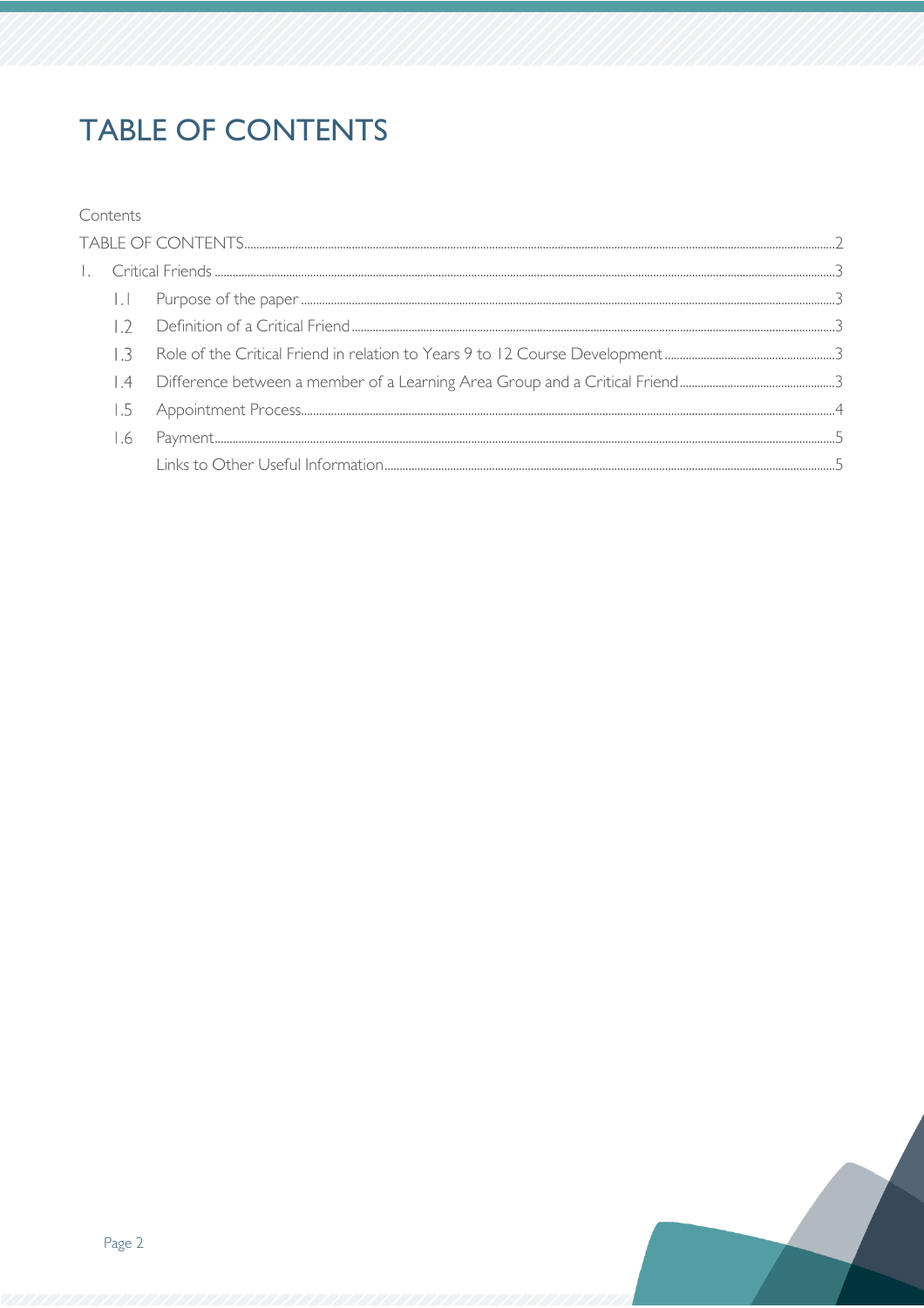# <span id="page-2-0"></span>1. Critical Friends

## <span id="page-2-1"></span>Purpose of the paper

The purpose of this paper is to provide guidelines on the Critical Friend approach as part of the Years 9 to 12 Learning Course Development Procedure.

This paper complements the Years 9 to 12 Course Development Procedure and Guidelines.

## <span id="page-2-2"></span>Definition of a Critical Friend

The Critical Friend approach is one that has been adopted primarily within teacher professional development and assessment practices as a form of structured peer support, and highlights the importance of a collaborative and dialogical approach to feedback (or feed-forward) that is based on trust and dialogue.

In terms of the Years 9 to 12 course development process a Critical Friend can be defined as "a trusted colleague within the teaching profession who questions and challenges, provides data to be examined through another lens, and offers critique of a course in its development."

(Adapted from: Costa, A & Kallick, B, 1993, Through the Lens of a Critical Friend. Educational Leadership)

#### <span id="page-2-3"></span>Role of the Critical Friend in relation to Years 9 to 12 Course Development  $\perp$ .3

The *critical friend's process* is inclusive, may at times require confidentiality, and is developed through respectful, professional relationships and reflective practice.

The role of a Critical Friend is to extend, question thinking and to offer alternatives and support the work of Curriculum Leaders (CL) in the course development process.

A Critical Friend takes the time to fully understand the context of the work presented and the outcomes that the CL or Learning Area Group (LAG) is working toward. The friend is an advocate for the success of that work. During the course development process Critical Friends provide independent advice via confidential discussions to the Curriculum Leader on the key directions and changes to the course under consideration/development.

In the context of a major review/development Critical Friends will be asked about the adherence of the proposed course to the curriculum principles, standards, assessment principles and specified course accreditation requirements.

Critical Friends will/can also provide comments on the accuracy, clarity and coherence of content of the proposed course of learning in the context of its development.

A Critical Friend is not required to provide any formal written reports and has no specific involvement with the Learning Area Group.

#### <span id="page-2-4"></span> $\vert A$ Difference between a member of a Learning Area Group and a Critical Friend

In terms of the course development process the role of the LAG is overarching and supports the CL to ratify decisions at key points throughout the development cycle of a course.

The role of a Critical Friend is about assisting ongoing improvement and arriving at a quality outcome. It is essentially a role of support and challenge as the course is written.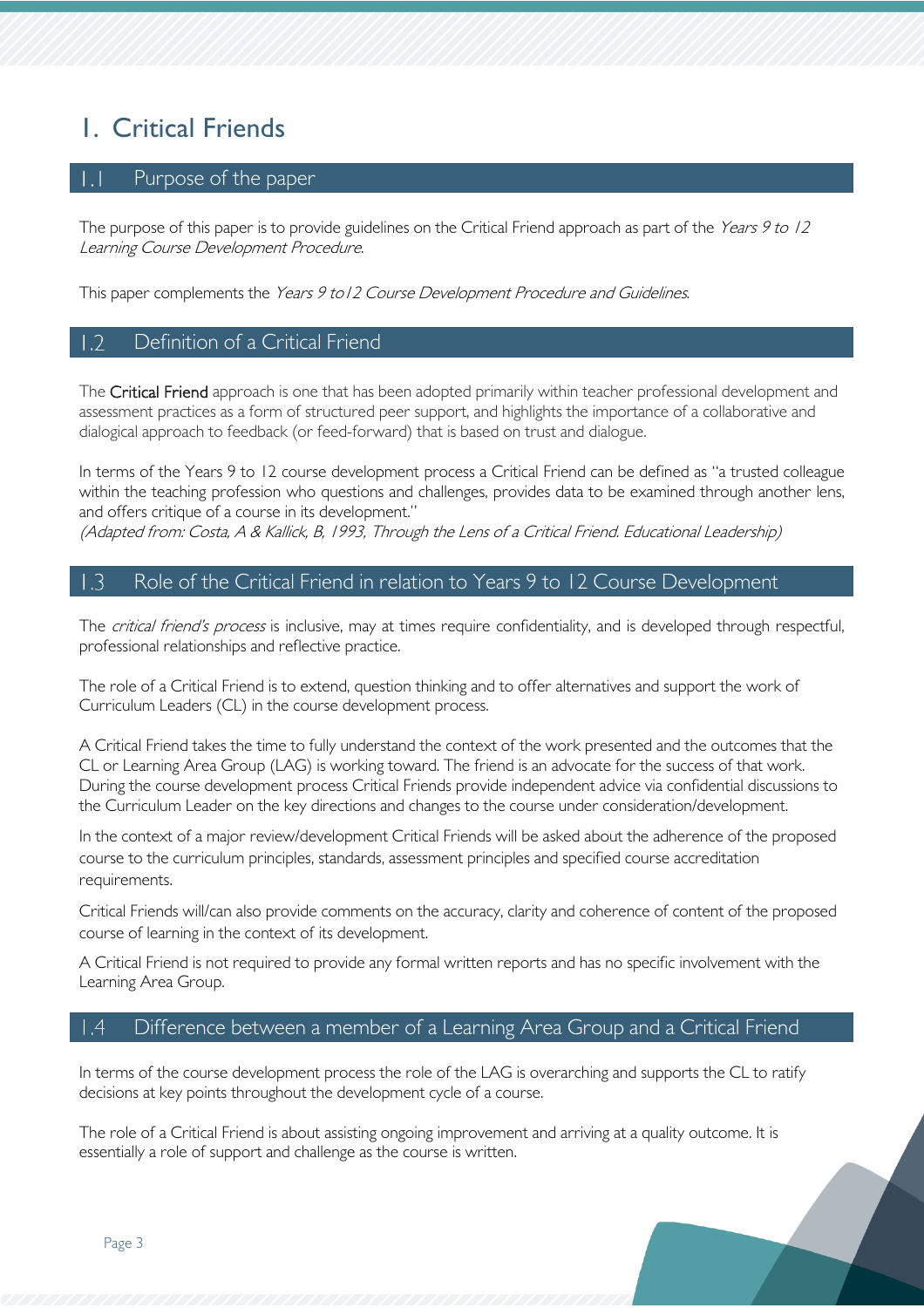Both groups provide checks and balances to ensure that the course developed is robust and of high quality.

To ensure clarity of purpose and avoid role conflict ideally there should not be overlap in terms of membership in these groups. In the event that a person is appointed as both a member of the LAG and as Critical Friend to ensure transparency:

• Identification of dual roles must be communicated to LAG members in the interest of procedural fairness in relation decision making.

Both the roles of the Learning Area Group and Critical Friend process require all members to adhere to the Australian Professional Standards for Teachers and uphold the Code of Professional Ethics for the Teaching Profession in Tasmania. http://bit.ly/1qlSF3f <http://bit.ly/2aOqUcS>

The work of both groups requires confidentiality. Refer to Learning Area Group [Terms of Reference](https://teams.microsoft.com/l/file/1229F80C-851C-46E1-AA98-DC87084EE967?tenantId=a9be3ac7-0c60-491e-8b3b-a32f8f46aec8&fileType=pdf&objectUrl=https%3A%2F%2Ftasedu.sharepoint.com%2Fsites%2FYears9-12LearningLAG-MembershipandTermsofReference%2FShared%20Documents%2FMembership%20and%20Terms%20of%20Reference%2F2019%20Terms%20of%20Reference%2FYears%209-12%20Learning%20Area%20Groups%20Terms%20of%20Reference.pdf&baseUrl=https%3A%2F%2Ftasedu.sharepoint.com%2Fsites%2FYears9-12LearningLAG-MembershipandTermsofReference&serviceName=teams&threadId=19:dcfdb224e1714064a7805d5ac5667ba6@thread.skype&groupId=565fb249-f165-42dc-ac8a-00b0e2a67cdc) for more detail.

#### <span id="page-3-0"></span> $1.5$ Appointment Process

Expressions of Interest will be sought from school, and non-school based Critical Friends such as representatives from TasTAFE, University of Tasmania and industry.

Critical Friends, where possible, will reflect a diversity of sector, region and organisation type, to be considered within each course and tranche.

There are recommended to be no more than three school-based Critical Friends for a course and up to two nonschool based Critical Friends.

#### Expressions of Interest process and selection criteria:

Years 9 to 12 Learning will seek expressions of interest for Years 9 to 12 Learning Critical Friends through publication on the Years 11 and 12 website and associated communications.

#### Process:

- EOIs collected and reviewed by Years 9 to 12 Learning
- Each EOI will be reviewed on the evidence provided against the selection criteria, and against other EOIs received
- For school-based Critical Friends EOIs: a set of recommendations will be submitted to the LTA for endorsement
- For non-school-based Critical Friends EOIs: a set of recommendations will be submitted to the Curriculum, Assessment and Teaching Working Group for endorsement
- If approved/endorsed, Critical Friends will be advised via formal letter of agreement
- All successful and unsuccessful applicants will be advised of the outcome at the same time

Critical Friends may be invited to take part in the process through direct nomination by the Curriculum Leader, if insufficient or unsuitable expressions of interest are received.